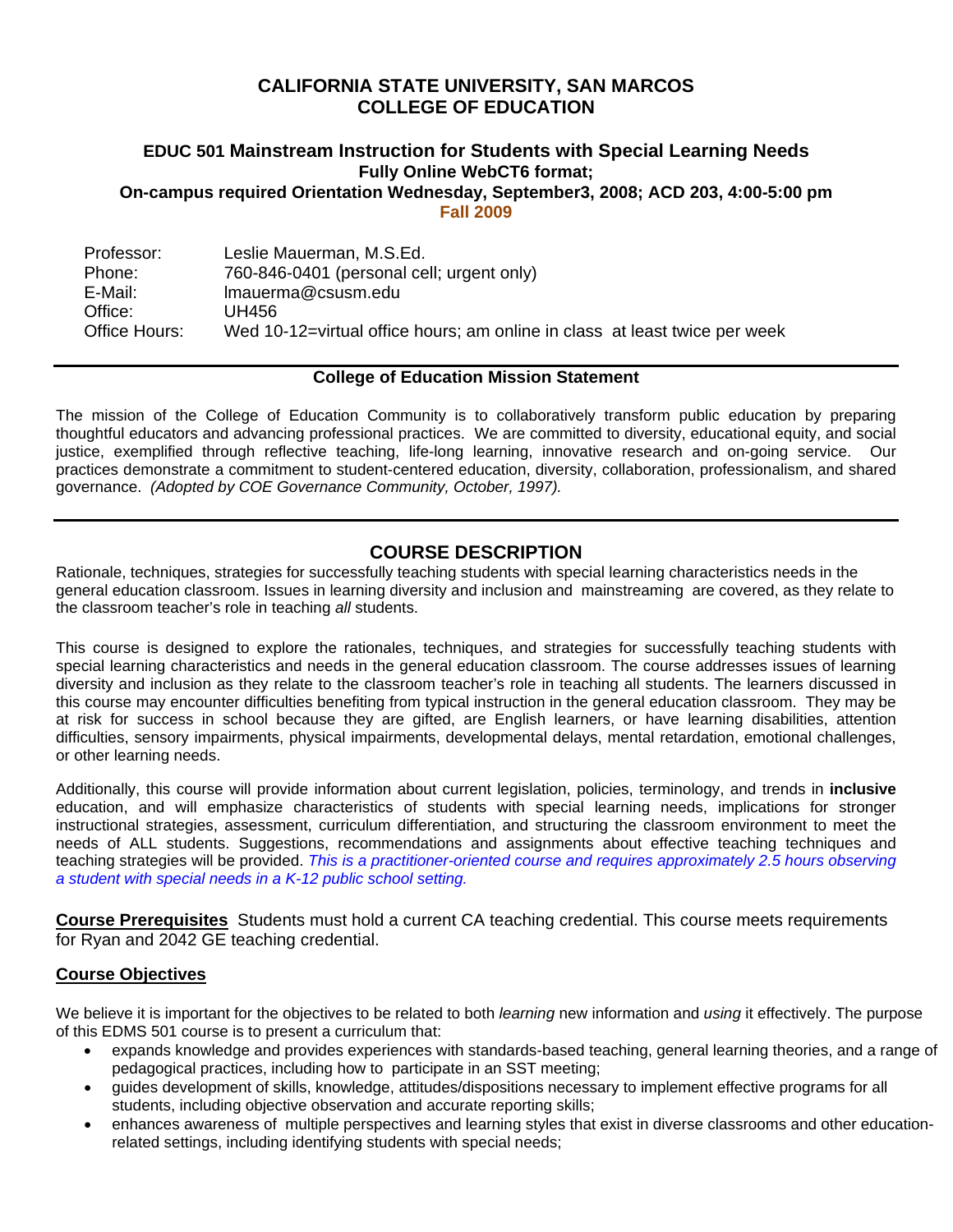- provides a safe environment in which students can discuss and experiment with various instructional techniques and methods, addressed though peer partnerships and classroom management assignments ;
- provides an introduction to and preparation for presenting content to K-12 learners using and infusing differentiated education technology through two online group projects and presentations

#### **The goals of this course include the acquisition of a knowledge base** *and* **skills of practical application regarding the following 13 key concepts and constructs:**

- 1. The Mission of the College of Education, which guides our teaching practices;
- 2. Inclusion and inclusive schools in a multicultural society ;
- 3. Laws, policies, guidelines, and issues in serving children with special learning abilities;
- 4. Characteristics of children with special learning needs;
- 5. The Student Study Team (SST) process;
- 6. The Circle of Courage as a theoretical framework for educating all children;
- 7. Standards-based education
- 8. Best Practices in curriculum, lesson design, and classroom management;
- 9. Nondiscriminatory assessment and diagnosis of children with special learning abilities;
- 10. Special education referral processes: the IEP team and other support staff;
- 11. Observation of students in inclusive and segregated settings;
- 12. Family-centered perspectives; and
- 13. Developing an action plan based on one's educational philosophy.

### **Unique Course Requirements**

This course requires students to complete an observation of a student with special needs. Guidelines for Limitations and Liability are required and to be mailed to the instructor for Study Guide Eleven.

instruction. We believe each person is "exceptional" and important to the world. Each person has different physical attributes, learning styles, emotional needs, and cognitive expression. Each person has the right to be respected regardless of those differences. Some differences may be substantial, and require that professional educators, in **partnership** with parents and other specialists intentionally design accommodations and adaptations to the general education curriculum and

Remember: This course is designed with YOU, a prospective or current teacher, as the focus. You are the *sine qua non* of successful educational programs for students with exceptional needs. Although this is an "overview of special learning needs" rather than an in-depth skills acquisition course, the intent is to empower you to acquire a better understanding of yourself and your relationships with people who have diverse and often challenging needs.

**Great Expectations:** Students have many capabilities that have not been tapped and we can develop new visions of what is possible.

**Positive Contributions:** Individuals with disabilities contribute positively to their families, schools, friends, and communities.

**Inherent Strengths:** Educational programs need to identify, highlight, and build upon students' strengths.

**Choices:** Promoting self-determination and self-advocacy, educators can support students and families to direct their own lives.

**Relationships:** Connections--with each other, educators, and friends in the community--are crucial to a high quality of life.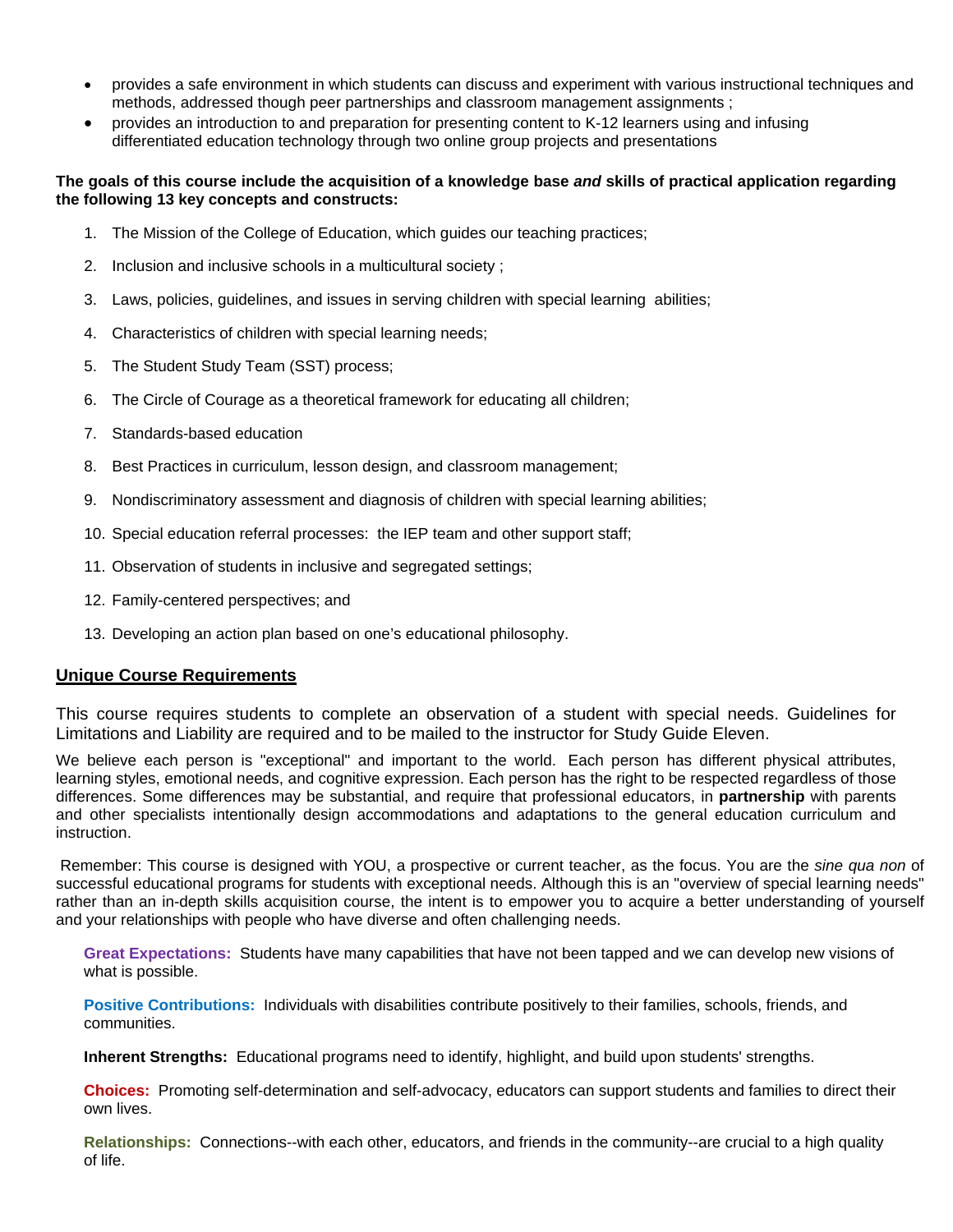**Full Citizenship:** Less able does not EVER mean less worthy.

What is the "Big Picture" for this class? Whether you are a parent of a child with disabilities, a sibling, teacher, or friend, we believe that the highest distinction you can make is when you are able to apply the key concepts, constructs, and principles of this course so as to recognize and respond to *all* students effectively and inclusively.

## **Required Texts**

### **1. Villa, R. A., and Thousand, J. S., Eds. (2005).** *Creating an inclusive school* **(2nd ed.). Alexandria, VA: ASCD.**

*In this book, you will learn how students with disabilities, their parents, their teachers, and administrators "walked their talk" about inclusion! Also included are "voices" by parents and practitioners about actual students.* 

#### **2. Turnbull, R., Turnbull, A., Shank, M., and Smith, M. (2006)** *Exceptional lives: Special education in today's schools* **(5th ed.) Upper Saddle River, NJ: Pearson Merrill Prentice Hall.**

*This is a values-based text that focuses on numerous inclusive principles. These are clearly articulated throughout this course, and consequently lead to the creation of a community of learners.* 

### **Additional web resources and professional support:**

- Bloom's Taxonomy: http://www.officeport.com/edu/bloomq.htm
- California Content Standards: http://www.cde.ca.gov/be/st/ss/
- Universal Design for Learning: Differentiated Instruction (http://www.cast.org/publications/ncac/ncac\_diffinstruc.html)
- Enhancing Learning with Technology: Differentiating Instruction (http://members.shaw.ca/priscillatheroux/differentiating.html)
- Technology and Differentiated Instruction Web Resources (http://k12.albemarle.org/Technology/DI/)
- OSBI Toolkit 9 Differentiated Instruction Using the Grow Network (http://sbci.cps.k12.il.us/professional.html)
- Differentiation of Instruction in all grades http://www.frsd.k12.nj.us/rfmslibrarylab/di/differentiated\_instruction.htm

### **Authorization to Teach English Learners**

This credential program has been specifically designed to prepare teachers for the diversity of languages often encountered in California public school classrooms. The authorization to teach English learners is met through the infusion of content and experiences within the credential program, as well as additional coursework. Students successfully completing this program receive a credential with authorization to teach English learners. *(Approved by CCTC in SB 2042 Program Standards, August 02)* 

## **STUDENT LEARNING OUTCOMES**

### **Teacher Performance Expectation (TPE) Competencies**

The course objectives, assignments, and assessments have been aligned with the CTC standards for a Clear Multiple Subject or Single Subject General Education Credential. This course is designed to help teachers seeking a California teaching credential to develop the skills, knowledge, and attitudes necessary to assist schools and district in implementing effective programs for all students. The successful candidate will be able to merge theory and practice in order to realize a comprehensive and extensive educational program for all students. You will be required to formally address the following TPEs in this course:

### **California Teacher Performance Assessment (CalTPA)**

Beginning July 1, 2008 all California credential candidates must successfully complete a state-approved system of teacher performance assessment (TPA), to be embedded in the credential program of preparation. At CSUSM this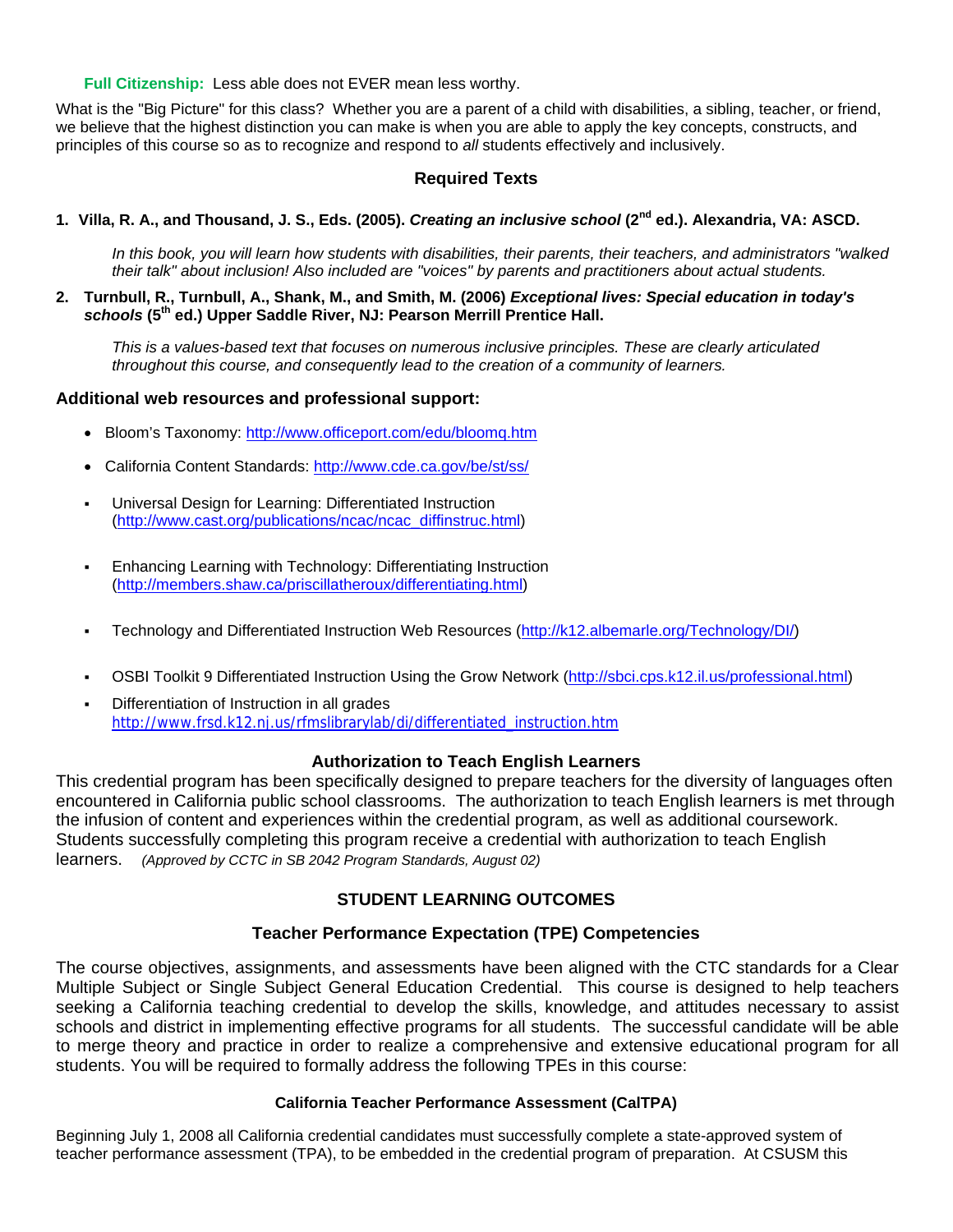assessment system is called the CalTPA or the TPA for short.

To assist your successful completion of the TPA a series of informational seminars are offered over the course of the program. TPA related questions and logistical concerns are to be addressed during the seminars. Your attendance to TPA seminars will greatly contribute to your success on the assessment.

Additionally, COE classes use common pedagogical language, lesson plans (lesson designs), and unit plans (unit designs) in order to support and ensure your success on the TPA and more importantly in your credential program.

website provided at the website provided: http://www.csusm.edu/coe/CalTPA/ProgramMaterialsTPA.html The CalTPA Candidate Handbook, TPA seminar schedule, and other TPA support materials can be found on the COE

### **College of Education Attendance Policy**

 attend class or when you will be late as you would any professional. *(Adopted by the COE Governance Community in*  "Due to the dynamic and interactive nature of courses in the College of Education, all students are expected to attend all classes and participate actively. At a minimum, students must attend more than 80% of class time, or s/he may not receive a passing grade for the course at the discretion of the instructor. Individual instructors may adopt more stringent attendance requirements. Should the student have extenuating circumstances, s/he should contact the instructor as soon as possible. Please call or email the instructor when you are unable to *December, 1997).* 

The COE attendance policy states that "students are expected to attend all classes and participate actively". As you set your schedule for time you will devote to your online class, it is advisable to choose one consistent time to "attend" class. This course is **asynchronous.** You are learning on your own time, yet have obligations to the course timeline and to other students within the class. Please see the breakdown of time online expectations. Your participation score is derived from online time log, which is recorded every time you log into class. A full 15 points are connected to the online time to ensure participation .

online class, this applies to your small group meetings with colleagues. It is the policy of the CSUSM "Please call or email the instructor when you are unable to attend class or when you will be late"—*for this*  College of Education that any student who does not log into the course for 80% or more of class time may not receive a passing grade for a course. All online time is recorded, including articles and assignments read, conversations on discussion board and chat room, as well as assignment submission time. A rule of thumb is that an online course requires a minimum of 135 hours online in class; roughly equaling 9 hours per session, including reading, homework and discussions with colleagues. For a 15-session class (1 meeting per week for a term of 15 weeks) there is a requirement of 45 hrs of student "seat time" (3 hours per class) with 6 hours of preparation per session. (90 hours). Please do not neglect this and be disappointed with your final grade as a result.

### **Students with Disabilities Requiring Reasonable Accommodations**

Students with disabilities who require reasonable accommodations must be approved for services by providing appropriate and recent documentation to the Office of Disable Student Services (DSS). This office is located in Craven Hall 5205, and can be contacted by phone at (760) 750-4905, or TTY (760) 750-4909. Students authorized by DSS to receive reasonable accommodations should meet with their instructor during office hours or, in order to ensure confidentiality, in a more private setting.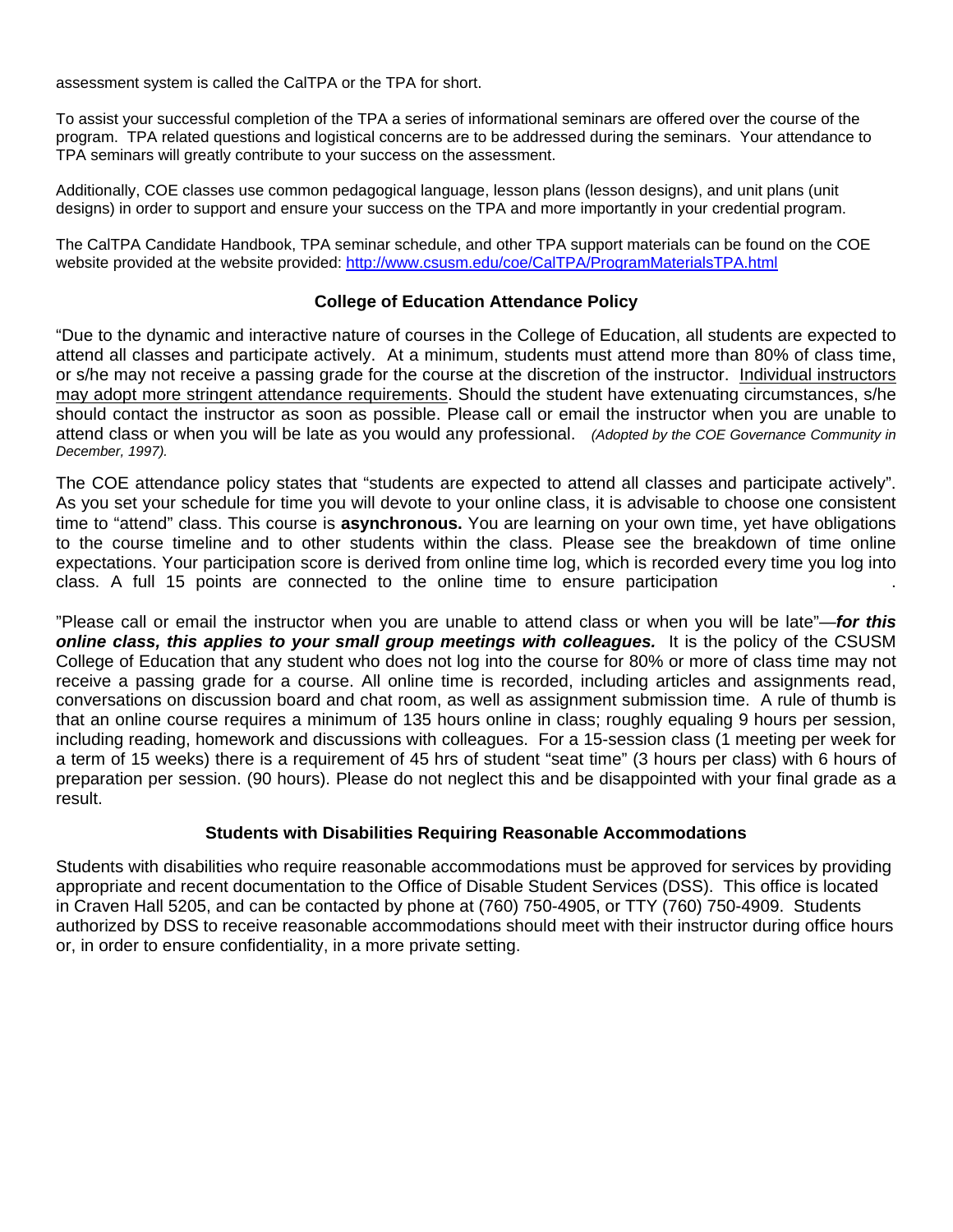## **Course Requirements**

- **1.** Print and post a copy of the course schedule near the computer where you will "attend" class.
- student." Etc. Refer to this commentary for further details: http://www.kidstogether.org/pep-1st02.htm **2.** Always use "Person-First" language in *all written and oral assignments and class discussions*. For example, say, "Student with Autism" rather than "Autistic student." Say, "Juan who lives with cerebral palsy" rather than "My CP
- **3.** Word-process all written documents. Save/Keep a copy of all work. You need these copies for your records and future use as potential professional portfolio entries.
- **4.** Complete/submit assignments on due dates for full credit—but late is better than not at all.
- **5.** Readings and homework assignments are listed on the dates on which they are due. .
	- a. If you have extraordinary circumstances that impact completion of your assignments, advise the instructor in advance.
	- b. Any time that you have questions or concerns, please contact the instructor immediately, via course mail AND outside email: lmauerma@csusm.edu .
	- c. Assignment due dates are *real*.
		- i. Late assignments will not receive full credit.
		- ii. Unless *prior* instructor approval is secured, assignments will not be accepted three days after the due date.
- **6.** It is expected that students will proofread and edit their assignments prior to submission.
	- a.Students will ensure that the text is error-free (grammar, spelling), and ideas are logically and concisely presented.
	- b.The grade of any assignment will be negatively affected as a result of this oversight.
- **7.** Scoring for this online course will also include a component of "professional dispositions and demeanor." Students will conduct themselves at all times in ways that are generally expected of those who are in or entering the education field and the teaching profession. This includes but is not limited to:
	- On-time arrival and full attendance to all class sessions; (cyberspace meetings)
	- Advance preparation of readings;
	- Timely submission of assignments;
	- Demonstration of respectful, positive interpersonal communication and participation with classmates, instructors, and school personnel in all settings (e.g., whole group, small group, in/outside of class); see Netiquette module.
	- Carefully considered, culturally aware approaches to solution-finding and lesson design..
- **8.** Select a class "buddy" to ensure you receive information if you miss all/part of a meeting. For online classes, arrange an online check in time with your buddy, for prompting and reminders. Note their contact info here:

| Buddy:<br>E-mail:<br>Address: |           | Telephone: _____________<br>Fax: F |                          |                                    |
|-------------------------------|-----------|------------------------------------|--------------------------|------------------------------------|
|                               |           |                                    | <b>Grading Standards</b> |                                    |
|                               | A<br>$B+$ | (95-100 points)<br>(86-89 points)  | А-<br>B                  | $(90-94$ points)<br>(83-85 points) |
|                               | В-        | (80-82 points)                     | C+                       | (79-80 points)                     |

- A (Excellent): Performance at the highest level, showing sustained excellence in meeting all course objectives and requirements and exhibiting an unusual degree of intellectual initiative.
- B (Good): Performance at a high level, showing consistent and effective achievement in meeting course objectives and requirements.
- C+ (Satisfactory): Performance at an adequate level, meeting basic objectives and requirements of the course.

*NOTE: The minimum acceptable grade for a course in the professional education sequence is "C+." A "B" average must be maintained. (CSUSM General Catalog)*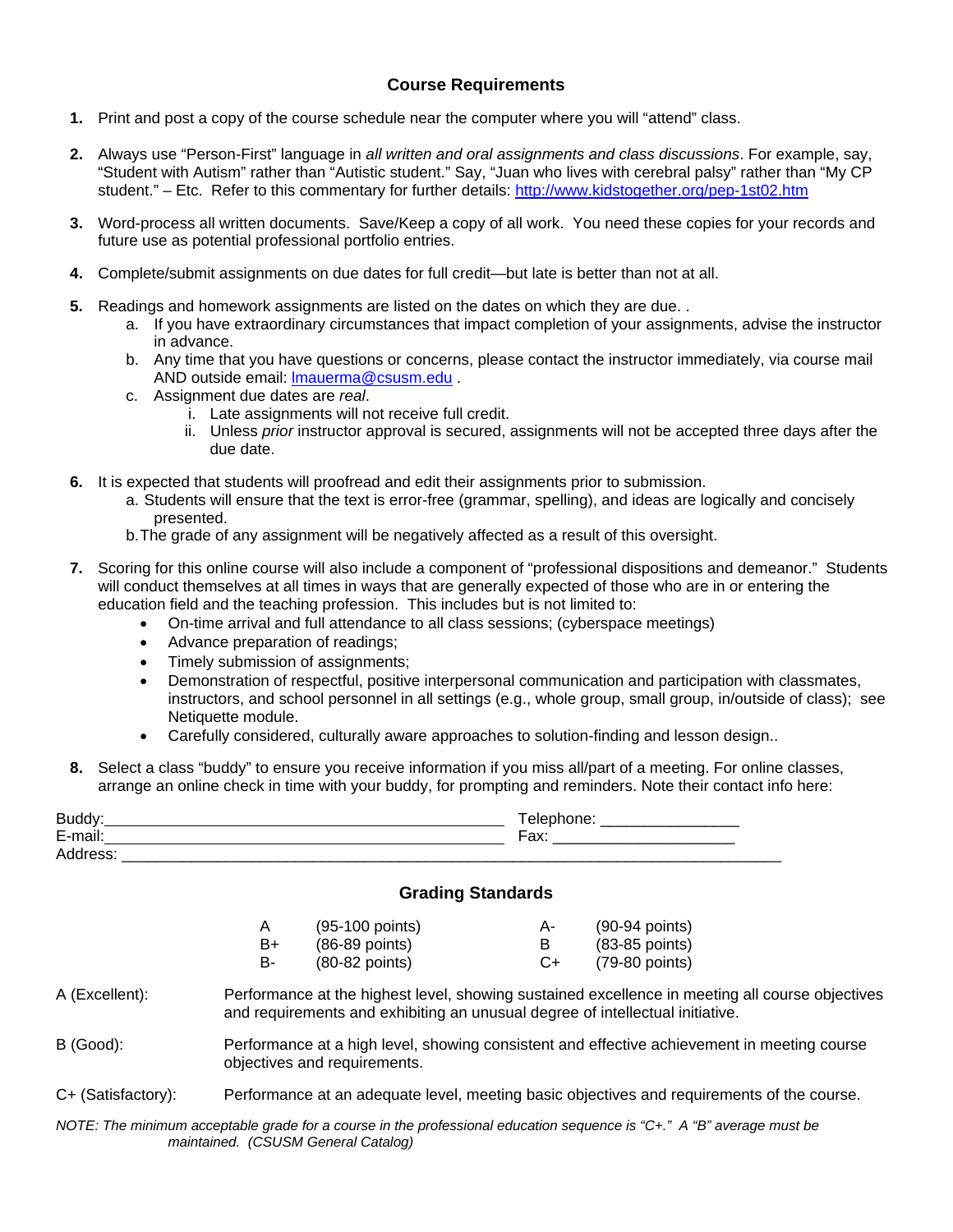## **Course Assignments**

*Assignment details are in the Study Guides in the online WebCT class. Assignments are NOT chronological* 

| <b>Assignment</b>                                   |          | <b>Point Value</b> |
|-----------------------------------------------------|----------|--------------------|
| <b>Student Study Team Group Presentation</b>        | (TPE 6d) | 10                 |
| Philosophy of Education Action Plan                 | (TPE 10) | 10                 |
| <b>Disability Matrix</b>                            | (TPE 8)  | 15                 |
| Family-Centered Perspectives Group Presentation     |          | 10                 |
| <b>Observation Activity and Report</b>              |          | 15                 |
| Attendance/Participation/ Online time w/ colleagues | 15       |                    |
| <b>Study Guide Assignments &amp;</b>                |          | 25 combined        |
| <b>Discussion Board Contributions</b>               |          |                    |
| Total                                               |          | 100 points         |

## **Performance Rubric**

**5--**Response is made to all elements of Assignment. Evidence of thorough comprehension of literature; there is application of a variety of sources, including personal experiences; noteworthy

**4--**Response is made to most elements of Assignment. Evidence of general comprehension of literature and active application of sources. Personal experiences are referenced.

**3--**Response is made to some elements of Assignment. Evidence of limited comprehension of literature and application of sources. Personal experiences may or may not be referenced.

**2--**Response to elements of Assignment is cursory. Comprehension of literature appears vague, limited application of sources may only center on personal experiences. Part of the response may be incorrect.

**1--**Response to elements of Assignment is incomplete as well as comprehension. Many parts of the response may be incorrect. Minimal effort/on time or late; sketchy

**0--**No credit for work not done/not attempted

refer to IDEA: http://wrightslaw.com/ or http://www.ncset.org/publications/related/ideatransition.asp Person-first language must be used throughout all written assignments. For more specific details about this convention,

# **MANDATED FURLOUGH - 2009-2010 ACADEMIC YEAR**

**Due to the devastating effects of current budget crisis in California, I have been furloughed nine days each semester of this academic year, representing a 9.23% reduction in both workload and compensation. A furlough is an unpaid day off on a faculty member's regularly-scheduled workday. In order to satisfy legal and ethical requirements of the California Labor Code, I am required to submit formal certification that I will not work on my furlough days. I am prohibited from teaching, conducting scholarly research, consulting with students, responding to email or voicemail, providing assignment feedback, or participating in any CSU work-related activities on my furlough days. Furlough dates vary by professor.** 

### **My Fall 09 Furlough dates: 9/4, 9/8, 10/1, 10/2, 10/5, 11/24, 11/25, 12/11, 12/17**

 **Central. http://www.csusm.edu/budgetcentral/index.html The CSU faculty agreed to take furlough days in order to preserve jobs for as many CSU employees as possible, and to serve as many students as possible, in the current budget crisis. The agreement that governs faculty furloughs acknowledges that "cuts of this magnitude will naturally have consequences for the quality of education that we can provide." Within the furlough context, I will make every effort to support your educational experience at CSUSM. Visit CSUSM Budget Central to learn about the state budget crisis and how it impacts your educational opportunities. To avoid the continued loss of higher education availability in California, exercise your right to voice an opinion. Contact information for state legislators and the governor are provided at Budget**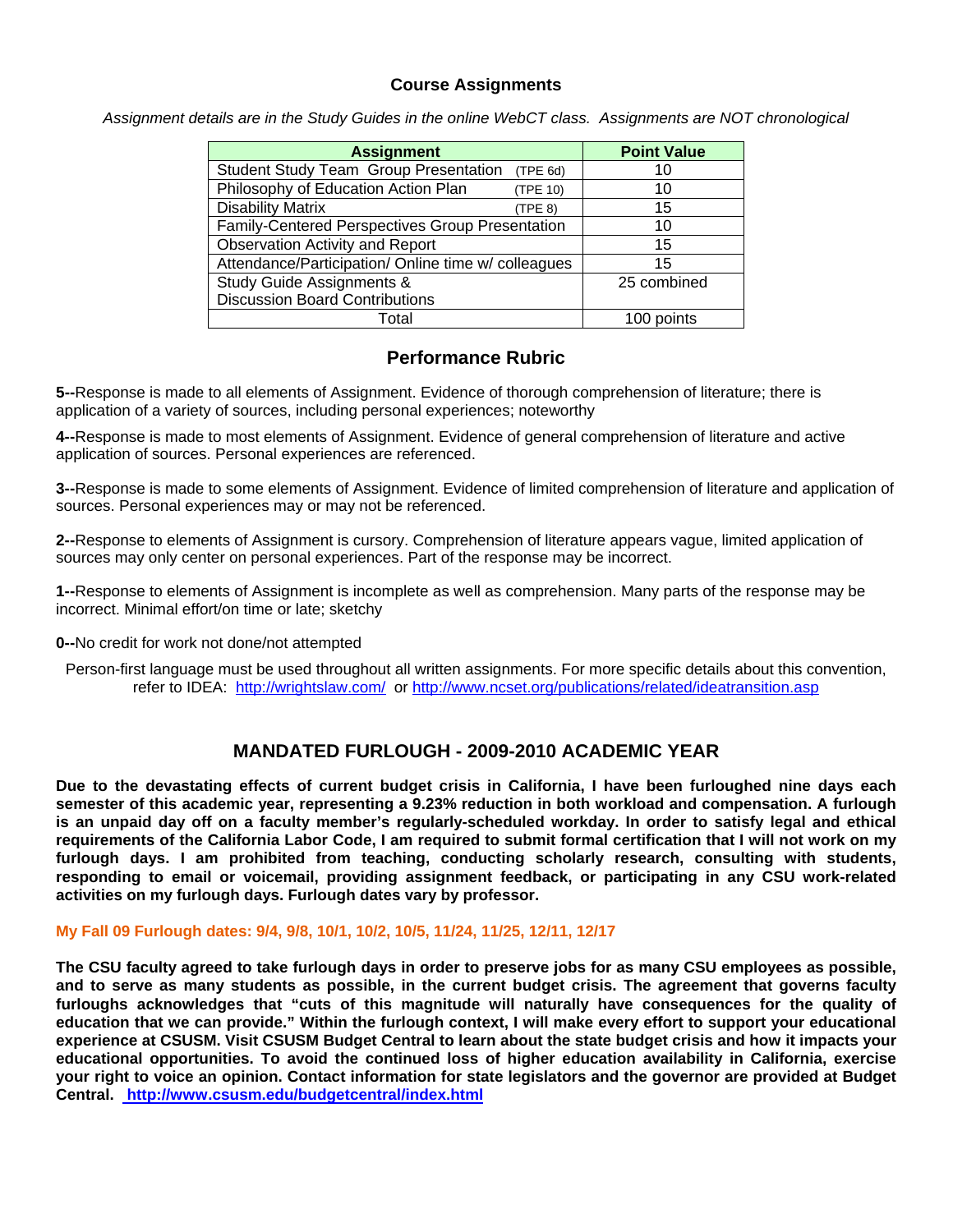# **Learning Modules or Study Guides**

The Study Guides (SG) are the core of this course progression and contain at least one assignment per week for every week of the term. Frequently, there will be a long-term assignment ongoing occurring concurrently with a short term discussion assignment. Close attention must be paid to the course schedule in order to ensure your success.

The study guides are intended to accomplish two major instructional outcomes: The first is to ensure that active learning takes place—even online. The literature and research on cognitive development is clear about the need for actively engaging the cognitive processes. The second is to "model" or demonstrate several *types* of study guides, each designed to actually *accommodate* a specific learning need. For some Study Guides, we have provided choices (another "best practice" which current educational research indicates is related to increased achievement) for modes of task completion.

*Time Management* is the key to your success in this course! Participation in this online course is critical to your success. A typical 3-credit graduate class meets for 3 hours for each of its 15 class sessions to guarantee you 45 hours of instructor—student contact time. For each one hour of class, students are expected to spend a minimum of 2 additional hours, or a total of at least 90 hours, preparing and studying. The grand total is 135 hours (45+90 = 135). Students will need to distribute 135 hours of learning time thoughtfully and carefully to complete the work.

The Tentative Course Schedule provided below demonstrates the 'reasonability' of completing course assignments within the course time frame. Remember, as stated this course is asynchronous, that is, class does not meet online at a certain time, as a rule. You are learning on your own time, yet there are time limitations within a university semester structure, and you will set up specific appointments with classmates to complete group work online together.

As mentioned, through the online analog, your instructors are able to track dates and times of your course attendance, and the course pages visited. Instructors will use this data to assist in evaluating your course participation. Remember again that one of the keys to success in 'distance learning' is time management. If there are any conflicts, notify the instructor immediately.

#### **Instructor Response Time**

Generally, your instructor(s) will provide you with answers to questions submitted via the Course Mail and/or Discussion Board tools on a *weekly* basis. Though instructors are frequently online more often than this, please keep in mind that instructors do not approach this class on an all-day-every-day basis. We encourage and watch for evidence that students demonstrate a consistent approach to the class, utilizing collaborative, positive, professional inquiry and problem-solving approaches. The Study Guides are specifically designed to foster collaboration and to encourage students to help other students on the Main Discussion Board. ALL written entries by students are visible to the instructor.

### **All University Writing Requirement**

CSUSM requires that all students meet the writing criteria of a minimum of 2500 words per course. EDUC 501 WebCT submissions, discussions, reflections and assignments shall serve to meet this important writing requirement: Personal Circle of Courage reflection paper, SST group reports, FCP teaching tips, and the Disabling Characteristics Matrix. All assignments may be found in the online course with performance scoring rubrics.

### **CSUSM Academic Honesty Policy**

Students will be expected to adhere to standards of academic honesty and integrity, as outlined in the Student Academic Honesty Policy. All written work and oral presentation assignments must be original work. All ideas/materials that are borrowed from other sources must have appropriate references to the original sources. Any quoted material shall cite the source and be punctuated with quotation marks.

Students are responsible for honest completion of their work including examinations. There will be no tolerance for infractions. If you believe there has been an infraction by someone in the class, please bring it to the instructor's attention. The instructor reserves the right to discipline any student for academic dishonesty in accordance with the general rules and regulations of the university. Disciplinary action may include the lowering of grades and/or the assignment of a failing grade for an exam, assignment, or the class as a whole. ALL incidents of Academic Dishonesty must be reported to the Dean of Students. Sanctions at the University level may include suspension or expulsion from the University altogether.

### **Plagiarism**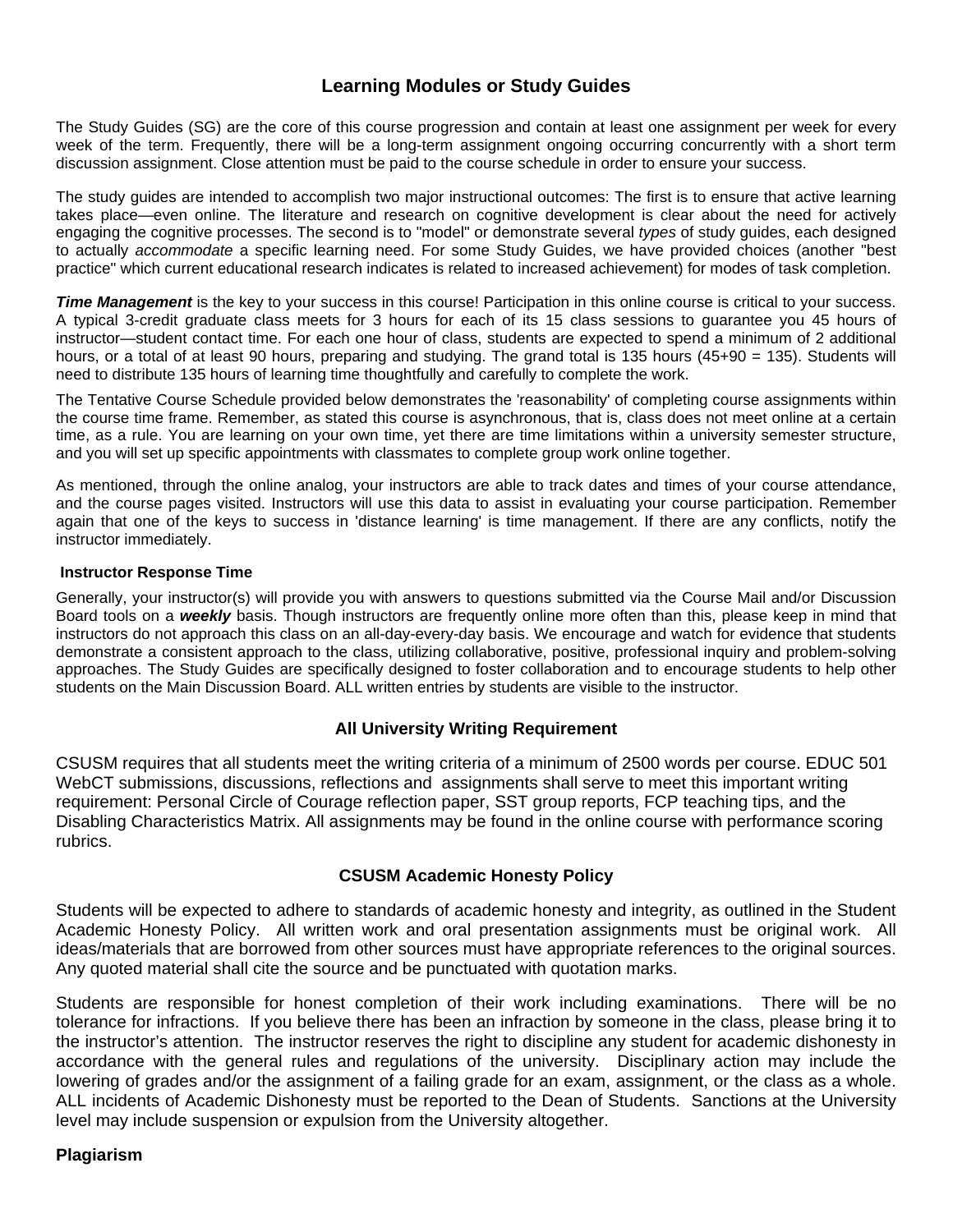As an educator, it is expected that each student will do his/her own work, and contribute equally to group projects and processes. Plagiarism or cheating is unacceptable under any circumstances. If you are in doubt about whether your work is paraphrased or plagiarized, see the Plagiarism Prevention for Students website http://library.csusm.edu/plagiarism/index.html. If there are questions about academic honesty, please consult the University catalog.

# **Use of Technology**

Students are expected to be responsible for and to demonstrate competency in the use of various forms of technology, including, word processing, electronic mail, WebCT6, use of the Internet, and/or multimedia presentations. Specific requirements for course assignments with regard to technology are at the discretion of the instructor, and for online courses, all students are required to read the WebCT Student FAQ page BEFORE entering the course or asking for help with general access. This address is **http://courses.csusm.edu/resources/webct/webct6/faq/**.Keep a digital copy of all assignments for use in your teaching portfolio. All assignments will be submitted online. Details will be given at the required orientation meeting in class.

## **Electronic Communication Protocol**

Electronic correspondence is a part of your professional interactions. If you need to contact the instructor, email is often the easiest way to do so. It is my intention to respond to all received e-mails in a timely manner. Please be reminded that e-mail and on-line discussions are a very specific form of communication, with their own nuances and etiquette. For instance, electronic messages sent in all upper case (or lower case) letters, major typos, or slang, often communicate more than the sender originally intended. With that said, please be mindful of all e-mail and on-line discussion messages you send to your colleagues, to faculty members in the College of Education, or to persons within the greater educational community. All electronic messages must be crafted with professionalism and care.

Things to consider:

- Would I say in person what this electronic message specifically says?
- How could this message be misconstrued?
- Does this message represent my highest self?
- Am I sending this electronic message to avoid a face-to-face conversation?

In addition, if there is ever a concern with an electronic message sent to you, please speak with the author in person in order to correct any confusion. EDUC 501 students will be required to view a Netiquette course.